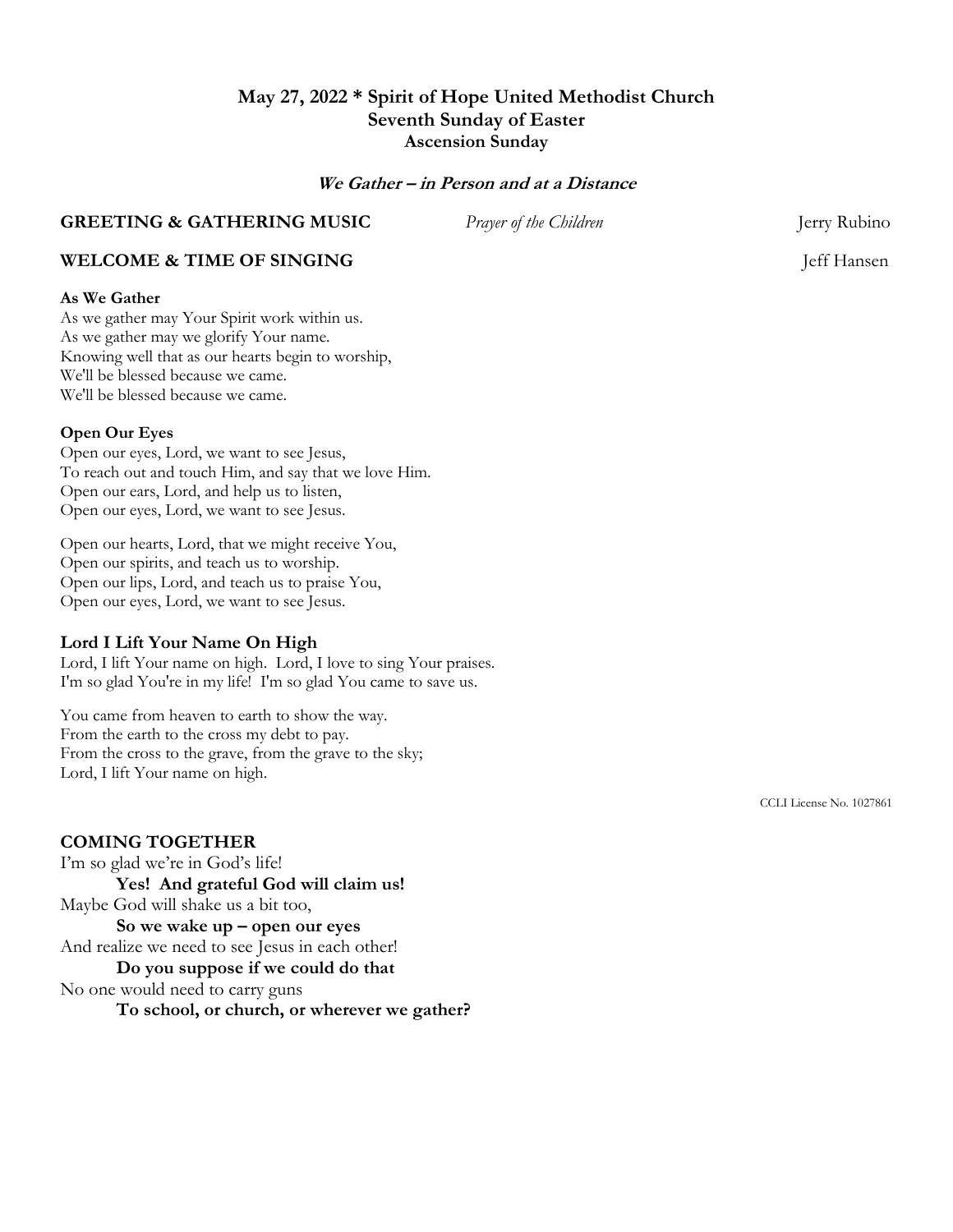## **\*A HYMN**



New Century Hymnal Copyright©1995 The Pilgrim Press Permission is granted for the one time use.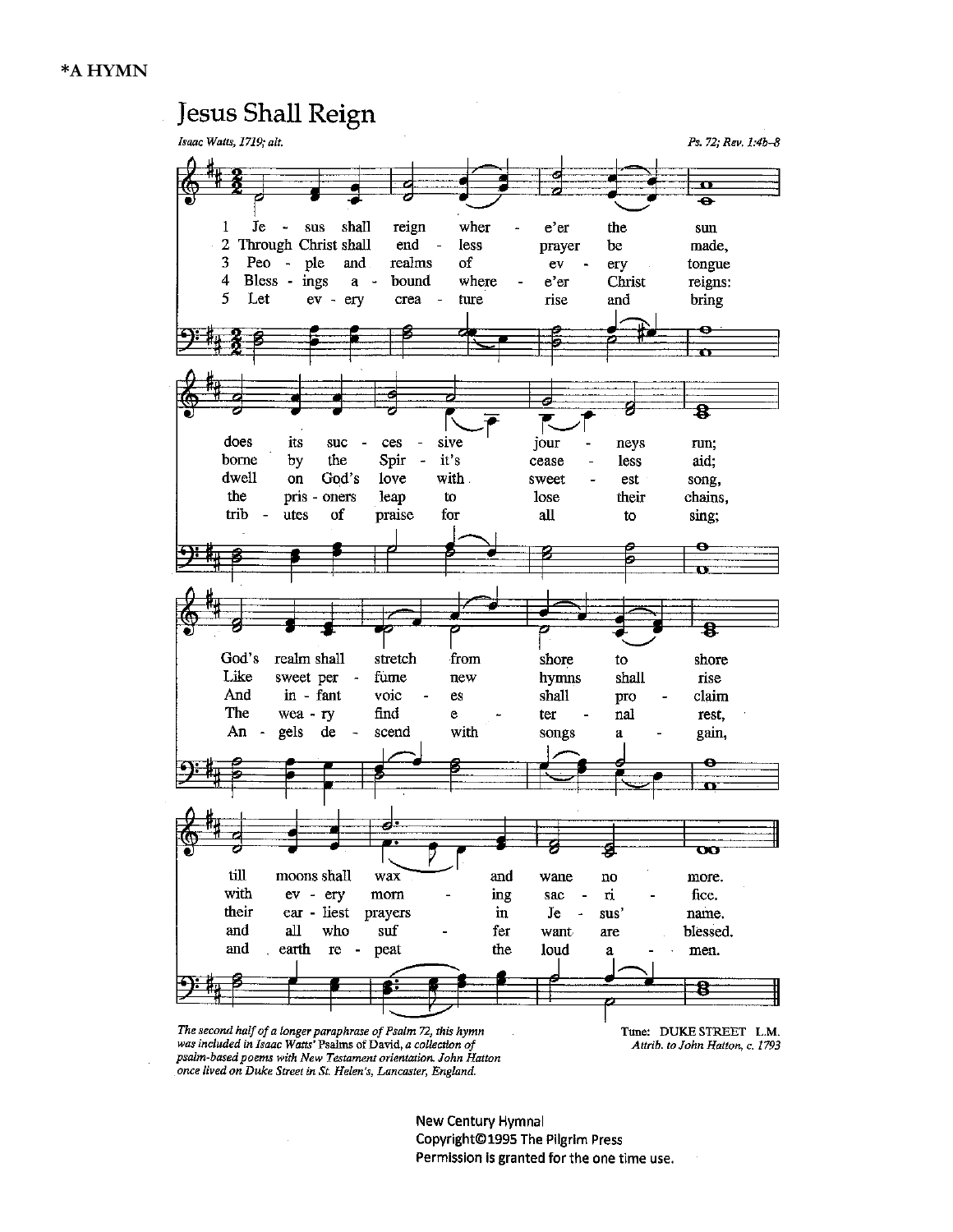## **\*A PRAYER**

*Jesus shall reign wherever the sun shines,*

And your realm, God, will stretch from shore to shore – forevermore! Yes! Amen! So...when do **you figure that will be, God? When do you think you'll finally and fully reign us in?! Some hope you'll make a sudden, dramatic breakthrough, whip the world into shape, and anybody who resists, well, they can go to hell – literally! But, if that was your plan wouldn't you have done that already? Your approach seems to be more gradual, hoping to win hearts and minds, that sort of thing. How can we help? After what happened to those children in Texas this week, we have to. In Christ. Amen.**

# **We Lean in, Listen, Engage...**

## **SHARING GOD'S PEACE & ANNOUNCEMENTS**

## **Where Children Belong**

This, this is where children belong, welcomed as part of the worshiping throng. Water, God's Word, bread and cup, prayer, and song: This is where children belong.

## **TIME WITH THE CHILDREN:**

## **SCRIPTURE READING:** Luke 24:44-53

*Often, at this point, a gift of music is offered by an individual or group. Today you're the group! As we observe Memorial Day, as war rages in Ukraine, as violence takes innocent lives and breaks our hearts, we sing, not of a nationalistic glory, but of a longing that is deeper and larger, that is for all.*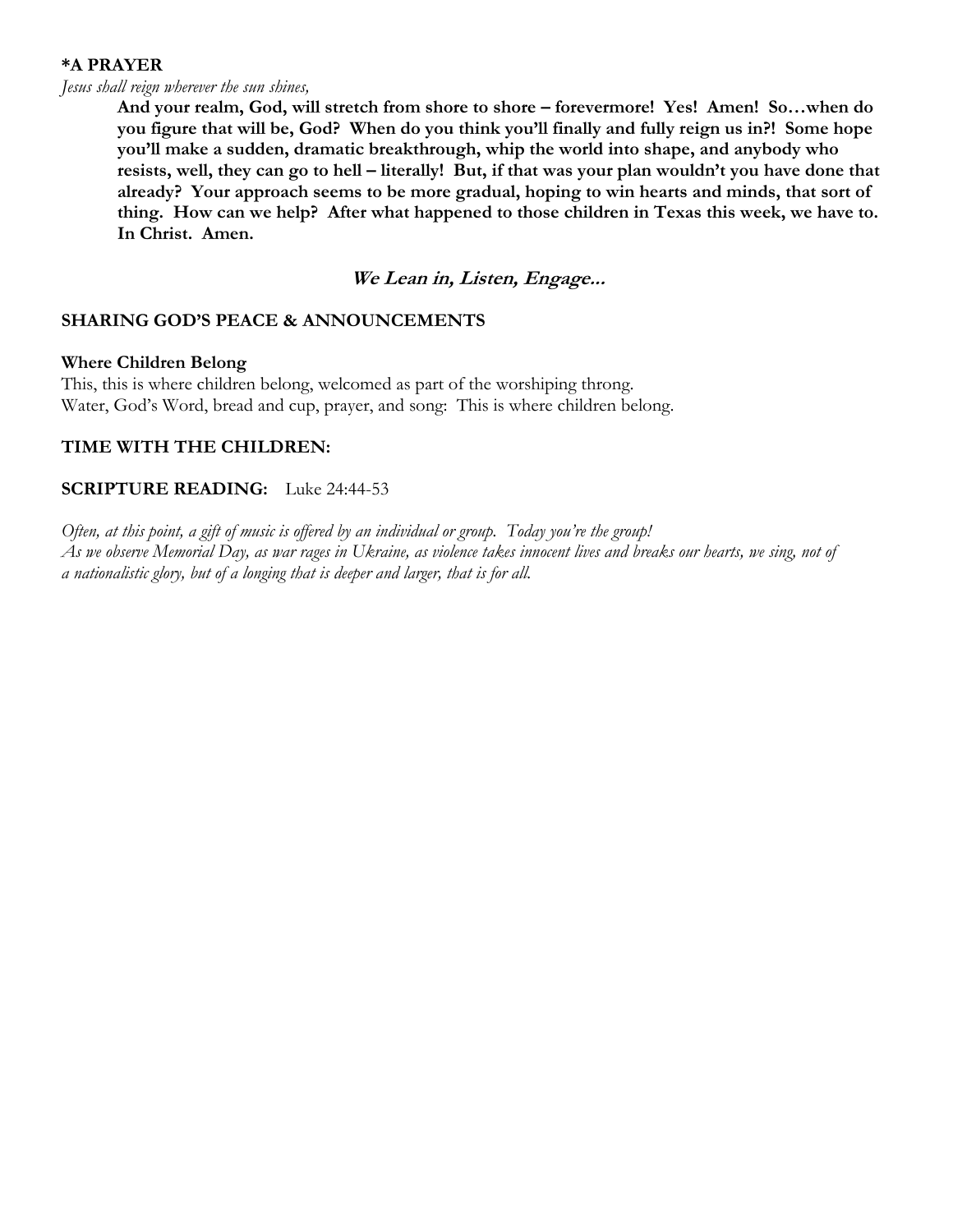#### **A HYMN**



Sts. 1,2 @ 1934, 1962 Lorenz Publishing Co.; st. 3 @ 1964 Lorenz Publishing Co.; arr. @ 1933, renewed 1961 Presbyterian Board of Christian Education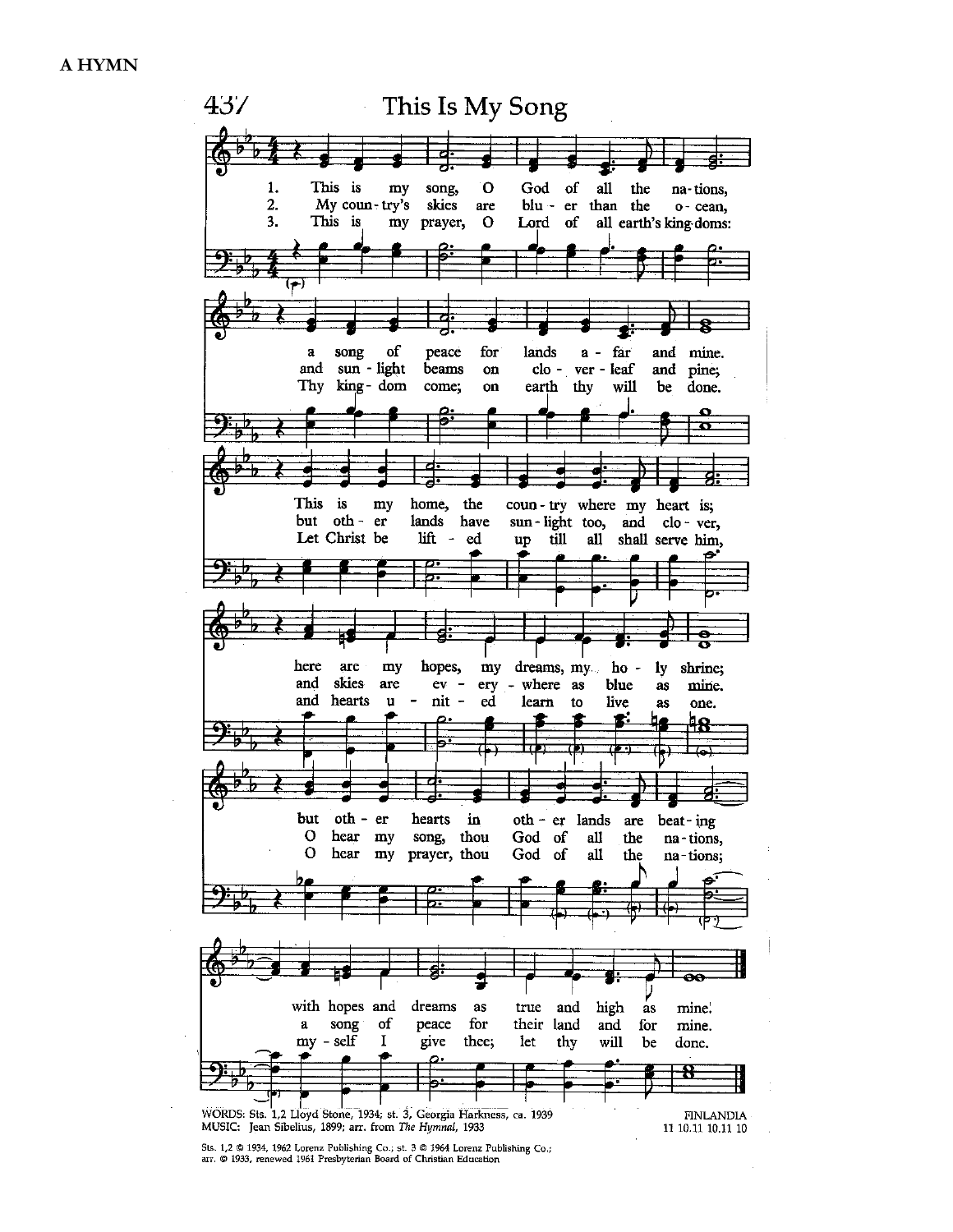## **SCRIPTURE READING:** John 17:20-26

For the word of God, in scripture, within, among us, and beyond us **Thanks be to God!**

**A MESSAGE:** "…because One is the *wholiest* number" Jeff Hansen

**KEY VERSE:** "I in them and you in me, that they may become completely one, so that the world may know that you have sent me and have loved them even as you have loved me. *John 17:23*

## **We Respond in Generous Gratitude**

#### **PRAYERS OF GOD'S PEOPLE**

**\*OFFERING OUR GIFTS & SELVES** https://secure.myvanco.com/L-Z231/home

## **\*OFFERING THANKS**

**Gracious One, that's what we call you sometimes. So, what if we joined you in that, became part of you, surrendered, gave ourselves up, handed ourselves over, all that we have and are and are to become, to fall and rise into the Gracious Oneness that is you, in Christ, so that this prayer is finally realized…?**

## **\*OUR LORD'S PRAYER**

**Our Father, who art in heaven, hallowed be thy name. Thy kingdom come, thy will be done on earth as it is in heaven. Give us this day our daily bread. And forgive us our trespasses, as we forgive those who trespass against us. And lead us not into temptation, but deliver us from evil. For thine is the kingdom, and the power, and the glory, forever. Amen.**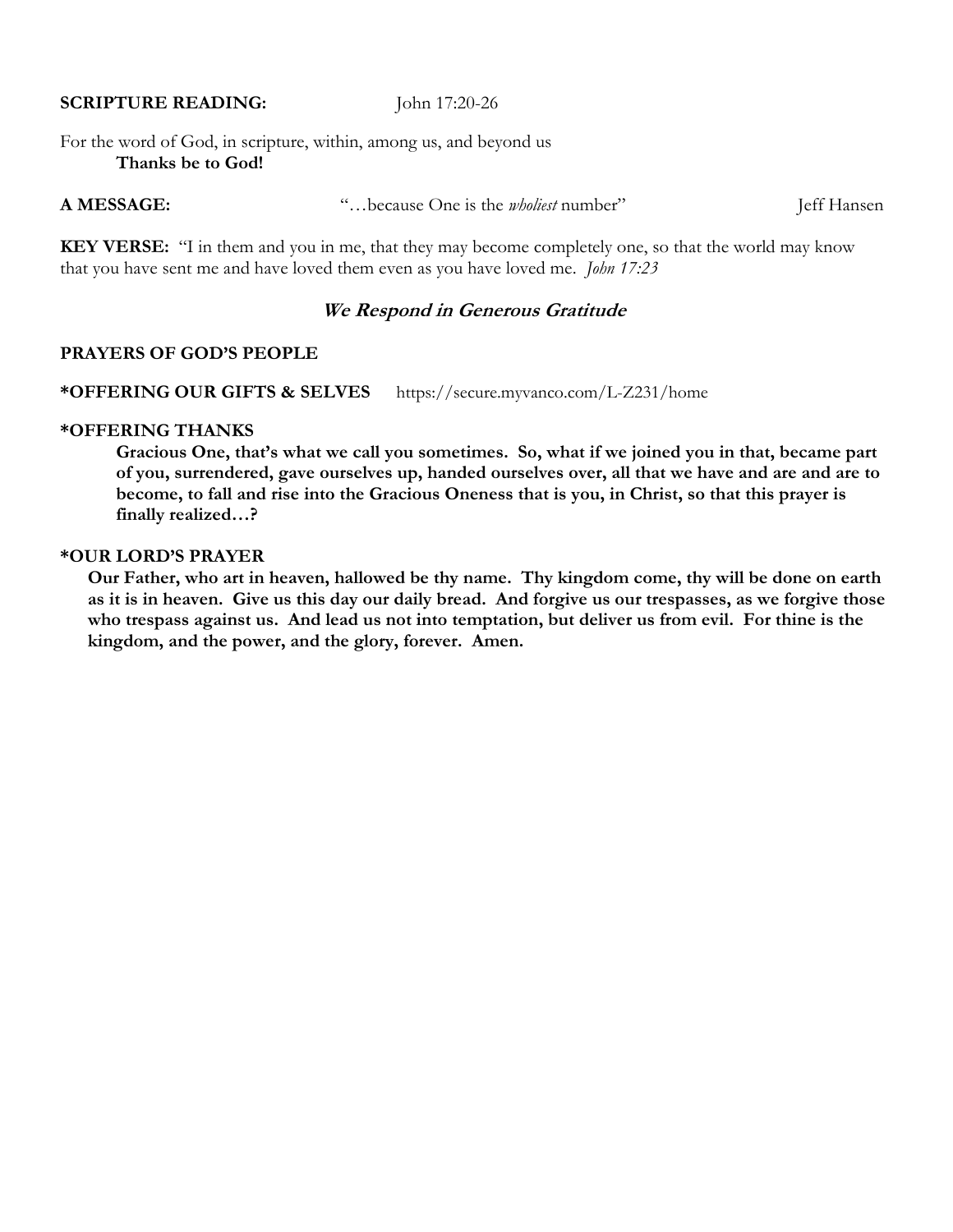$\bar{.}$ 

Gather Us In

 $\bar{\beta}$ 

 $\mathbb{Z}$ 

 $\sim 10^7$ 

| $stream - ing$ ,<br>light<br>is<br>this place<br>new<br>1. Here<br>in                                                               |
|-------------------------------------------------------------------------------------------------------------------------------------|
| mys - t'ry,<br>lives<br>are<br>a<br>the young<br>our<br>2. We<br>are                                                                |
| wa - ter,<br>take<br>wine<br>and<br>the<br>will<br>the<br>3. Here<br>we                                                             |
| $con - fm - img$ ,<br>build - ings<br>dark<br>- of<br>the<br>iп                                                                     |
| 4. Not                                                                                                                              |
|                                                                                                                                     |
|                                                                                                                                     |
| Ū                                                                                                                                   |
| van - ished<br>way,<br>dark<br>a -<br>ness<br>the<br>is.<br>now                                                                     |
| face,<br>who<br>for<br>old<br>vearn<br><b>VOUT</b><br>the<br>we<br>are                                                              |
| of<br>new birth,<br>bread<br>take<br>the.<br>will<br>we<br>here                                                                     |
| but<br>light - years<br>$a - way$<br>some heav<br>en,<br>in<br>not                                                                  |
|                                                                                                                                     |
|                                                                                                                                     |
|                                                                                                                                     |
|                                                                                                                                     |
| our dream-ings,<br>and<br>our<br>fears<br>this<br>space<br>in.<br>see                                                               |
| $his - r'ry,$<br>all `<br>of<br>through - out<br>been sung<br>have<br>we                                                            |
| your daugh - ters,<br>and<br>call<br><b>VOUT</b><br><b>SOLIS</b><br>shall<br>you<br>here                                            |
| is shin - ing,<br>light<br>the<br>this place<br>new<br>in<br>here                                                                   |
|                                                                                                                                     |
|                                                                                                                                     |
|                                                                                                                                     |
|                                                                                                                                     |
| light of this<br>day. .<br>the<br>in<br>brought here<br>to you                                                                      |
| the<br>whole hu-man<br>гасе.<br>be light<br>to<br>called<br>TO.                                                                     |
| for the<br>earth. _____<br>Ъe<br>sait<br>$a - new$<br>to<br>call<br>11\$                                                            |
| is<br>the<br>day. _<br>the King-dom,<br><b>now</b><br>is.<br>now                                                                    |
|                                                                                                                                     |
|                                                                                                                                     |
|                                                                                                                                     |
| gath-er us in - the<br>$in$ --the lost and for - sak - en,                                                                          |
| Gath-er us<br>$\mathbf{in} - \mathbf{the}$<br>in - the rich and the haugh-ty,<br>gath-er us                                         |
| Gath-er us<br>Give us to drink the wine of com-pas-sion,<br>give us to eat<br>Е е                                                   |
| and ·<br>gath-er us in<br>and hold us for $-ev - cr$ ,<br>in                                                                        |
| Gath-er us                                                                                                                          |
|                                                                                                                                     |
|                                                                                                                                     |
|                                                                                                                                     |
|                                                                                                                                     |
| we shall $a - wak - en$ ,<br>call to us now, and<br>blind and the lame;<br>so meek and so low-ly,                                   |
| a heart<br>give us<br>proud and the strong;<br>nour-ish us well, and teach us to fash-ion                                           |
| bread that is you;<br>gath-er us in - all peo-ples to-geth-er,                                                                      |
| make us your own;                                                                                                                   |
|                                                                                                                                     |
|                                                                                                                                     |
|                                                                                                                                     |
|                                                                                                                                     |
| sound of our<br>at the<br>name. _<br>we shall a - rise                                                                              |
| en - ter the<br>give us the cour-age to<br>song. ______                                                                             |
| lives that are ho - ly and<br>hearts that are<br>true. _______                                                                      |
| flesh and our<br>of love in our<br>bone. $\_\_$<br>fire                                                                             |
|                                                                                                                                     |
|                                                                                                                                     |
| The Faith We Sing                                                                                                                   |
| WORDS: Marty Haugen (Matt. 5:13)<br>Music Copyright © 1999 Abingdon Press,<br>MUSIC:<br>Marty Haugen<br>admin. By The Copyright Co. |

@ 1982 GIA Publications, Inc.

Permission is granted for this one-time use.

 $\mathcal{L}^{\mathcal{A}}$  $\mathbf{r}$ 

 $\sim$